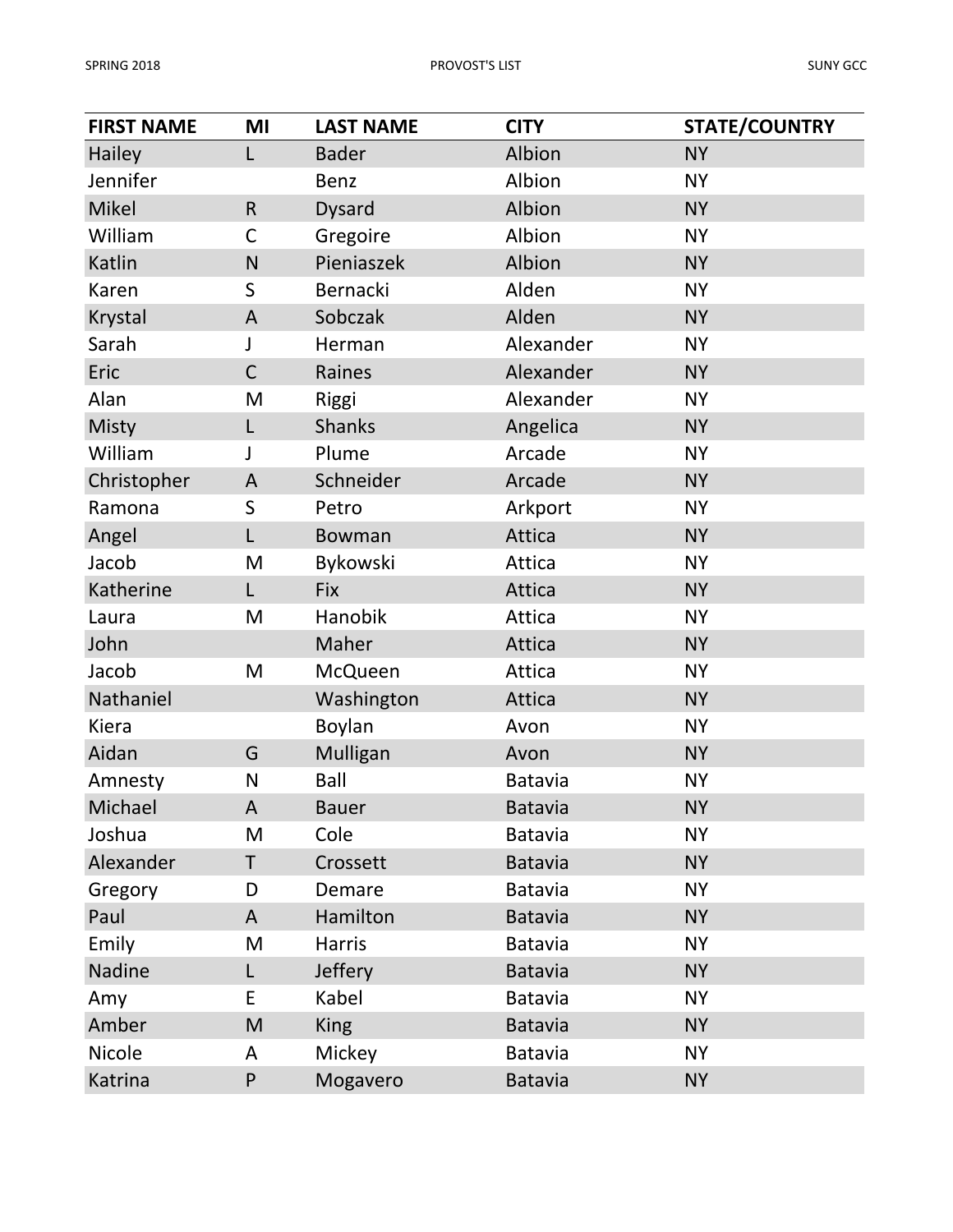| <b>FIRST NAME</b> | MI           | <b>LAST NAME</b>  | <b>CITY</b>           | <b>STATE/COUNTRY</b> |
|-------------------|--------------|-------------------|-----------------------|----------------------|
| Jessica           | L            | Newton            | <b>Batavia</b>        | <b>NY</b>            |
| Sara              | M            | Olivani           | <b>Batavia</b>        | <b>NY</b>            |
| Jonathan          | P            | Parker            | <b>Batavia</b>        | <b>NY</b>            |
| Allison           | $\mathsf{J}$ | <b>Strong</b>     | <b>Batavia</b>        | <b>NY</b>            |
| Naomi             | A            | Willard           | <b>Batavia</b>        | <b>NY</b>            |
| Ryan              | $\mathsf C$  | Wolfe             | <b>Batavia</b>        | <b>NY</b>            |
| Eaommon           | M            | Clancy            | <b>Bath</b>           | <b>NY</b>            |
| Nivendu           |              | Sarode            | <b>Bath</b>           | <b>NY</b>            |
| Charles           | B            | Scaglione         | Bergen                | <b>NY</b>            |
| Margaret          | M            | Doolin            | <b>Berne</b>          | <b>NY</b>            |
| Caden             | R            | <b>Bookmiller</b> | <b>Bliss</b>          | <b>NY</b>            |
| Lynne             |              | <b>Davis</b>      | Bloomfield            | <b>NY</b>            |
| Matthew           | A            | Hobart            | <b>Brockport</b>      | <b>NY</b>            |
| Cassia            | V            | McCracken         | <b>Brockport</b>      | <b>NY</b>            |
| Michael           | R            | Sullivan          | <b>Brockport</b>      | <b>NY</b>            |
| Carla             | A            | Watson            | <b>Brockport</b>      | <b>NY</b>            |
| Sarah             |              | <b>Battaglia</b>  | <b>Buffalo</b>        | <b>NY</b>            |
| Sheena            | A            | <b>Dilcher</b>    | <b>Byron</b>          | <b>NY</b>            |
| Rebekah           | J            | Ireland           | <b>Byron</b>          | <b>NY</b>            |
| Laura             | E            | Appleton          | Caledonia             | <b>NY</b>            |
| Sherri            |              | Curtis            | Caledonia             | <b>NY</b>            |
| Josiah            | A            | Zehr              | Caledonia             | <b>NY</b>            |
| Jason             | G            | Holmquist         | <b>Central Square</b> | <b>NY</b>            |
| <b>Mary Alice</b> |              | Torba             | Clarence              | <b>NY</b>            |
| <b>Kelley</b>     | S            | Wester            | Conesus               | <b>NY</b>            |
| Lucas             | J            | <b>Birkby</b>     | Corfu                 | <b>NY</b>            |
| Sarah             | E            | Gohn              | Corfu                 | <b>NY</b>            |
| Taylor            | L            | Nusstein          | Cowlesville           | <b>NY</b>            |
| Parker            | C            | <b>Bolton</b>     | Dansville             | <b>NY</b>            |
| lan               | A            | McFarland         | Dansville             | <b>NY</b>            |
| Christine         |              | Shepard           | Dansville             | <b>NY</b>            |
| Kodian            | F            | <b>Becker</b>     | <b>Darien Center</b>  | <b>NY</b>            |
| Jillian           | E            | Hartwig           | Darien Center         | <b>NY</b>            |
| Thomas            | P            | Kedzierski        | <b>Darien Center</b>  | <b>NY</b>            |
| Melissa           | A            | Ladin             | Darien Center         | <b>NY</b>            |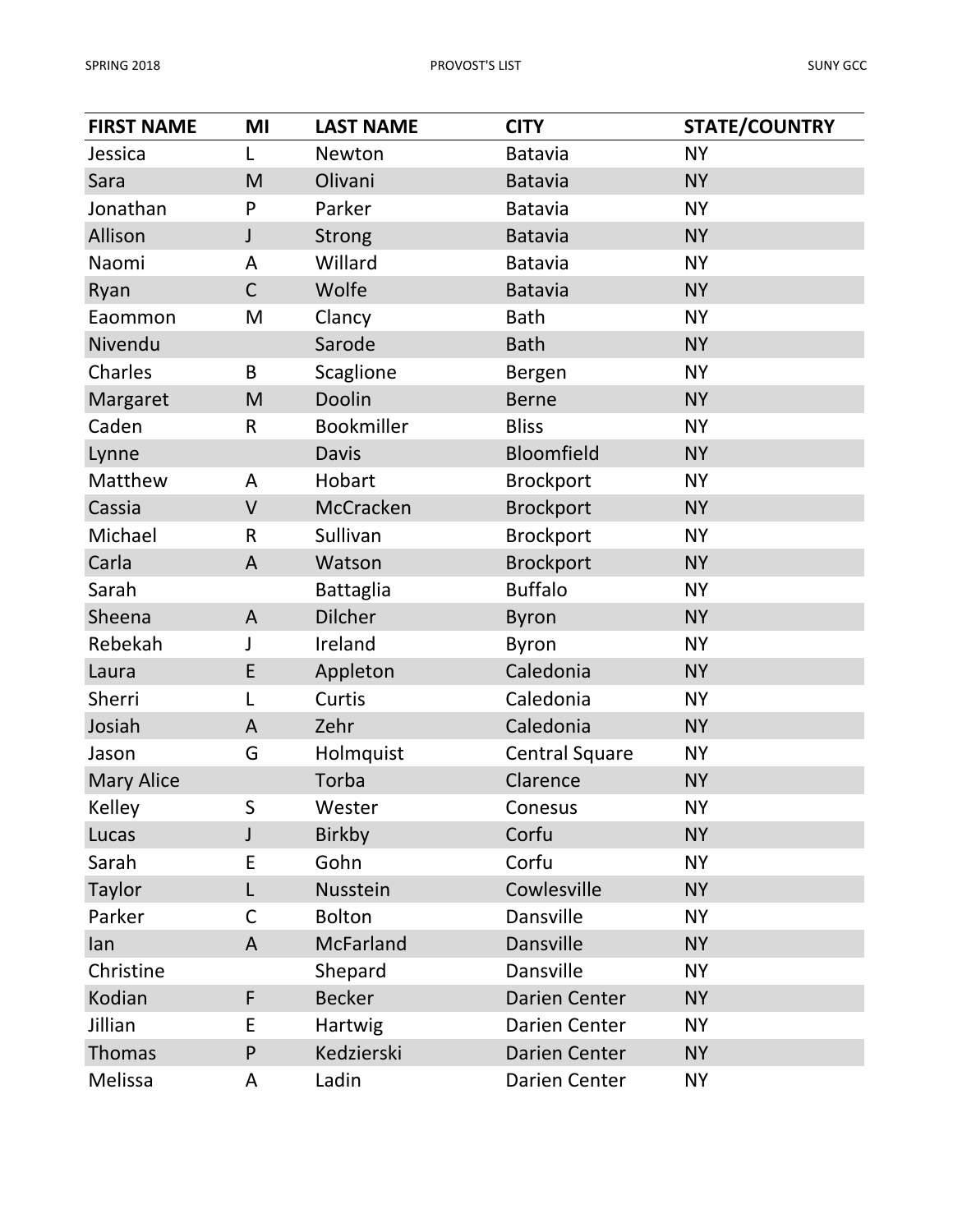| <b>FIRST NAME</b> | MI           | <b>LAST NAME</b>   | <b>CITY</b>          | <b>STATE/COUNTRY</b> |
|-------------------|--------------|--------------------|----------------------|----------------------|
| Lewis             | D            | Ryan               | <b>Darien Center</b> | <b>NY</b>            |
| <b>Dustin</b>     | D            | Wheeler            | Darien Center        | <b>NY</b>            |
| Amy               |              | Lukasik            | East Aurora          | <b>NY</b>            |
| Caroline          | E            | Pelton             | East Bethany         | <b>NY</b>            |
| Crystal           | K            | Rhinehart          | East Bethany         | <b>NY</b>            |
| Joan              | M            | Quinn              | East Rochester       | <b>NY</b>            |
| <b>Bailey</b>     | $\mathsf{J}$ | <b>Delelys</b>     | Elba                 | <b>NY</b>            |
| Zachary           | W            | Haas               | Elba                 | <b>NY</b>            |
| Amanda            | $\mathsf R$  | Littlejohn         | Elba                 | <b>NY</b>            |
| Crystal           | J            | Spurling           | Elba                 | <b>NY</b>            |
| Daniel            | $\mathsf J$  | Sullivan           | Fairport             | <b>NY</b>            |
| Hannah            | E            | Swartz             | Fairport             | <b>NY</b>            |
| Jennipher         |              | Colas              | Geneseo              | <b>NY</b>            |
| Francesca         | L            | <b>McClure</b>     | Geneseo              | <b>NY</b>            |
| Katharina         | M            | <b>Nieves</b>      | Geneseo              | <b>NY</b>            |
| Claire            |              | <b>Boyle</b>       | Glenwood             | <b>NY</b>            |
| Gary              | L            | McKenzie           | Gouverneur           | <b>NY</b>            |
| Sara              | L            | McCollum           | Hamlin               | <b>NY</b>            |
| <b>Brennan</b>    | $\mathsf C$  | Zaremba            | Hamlin               | <b>NY</b>            |
| Teaghan           | $\sf S$      | Aroneseno          | Hemlock              | <b>NY</b>            |
| Lacey             | $\mathsf{J}$ | Laraby             | Hemlock              | <b>NY</b>            |
| Jessica           |              | Goff               | Hilton               | <b>NY</b>            |
| Cory              | $\mathsf{J}$ | Messerschmidt      | Holland              | <b>NY</b>            |
| Ryan              | A            | Rosso              | Holland              | <b>NY</b>            |
| <b>Bethany</b>    | E            | Bentivegna         | Holley               | <b>NY</b>            |
| Mary              | P            | <b>Buggie-Hunt</b> | Holley               | <b>NY</b>            |
| Amy               | $\mathsf R$  | Greenman           | Holley               | <b>NY</b>            |
| Michael           | P            | Kimble             | Holley               | <b>NY</b>            |
| Rachel            | L            | Stern              | Holley               | <b>NY</b>            |
| Kassidy           | Τ            | Wetherwax          | Holley               | <b>NY</b>            |
| Elizabeth         | R            | <b>Baisley</b>     | <b>Honeoye Falls</b> | <b>NY</b>            |
| Mary              | F            | Mast               | <b>Honeoye Falls</b> | <b>NY</b>            |
| Lisa              |              | Murphy             | <b>Honeoye Falls</b> | <b>NY</b>            |
| Sofia             | R            | Sackett            | Honeoye Falls        | <b>NY</b>            |
| Cheryl            | A            | McGee              | Hunt                 | <b>NY</b>            |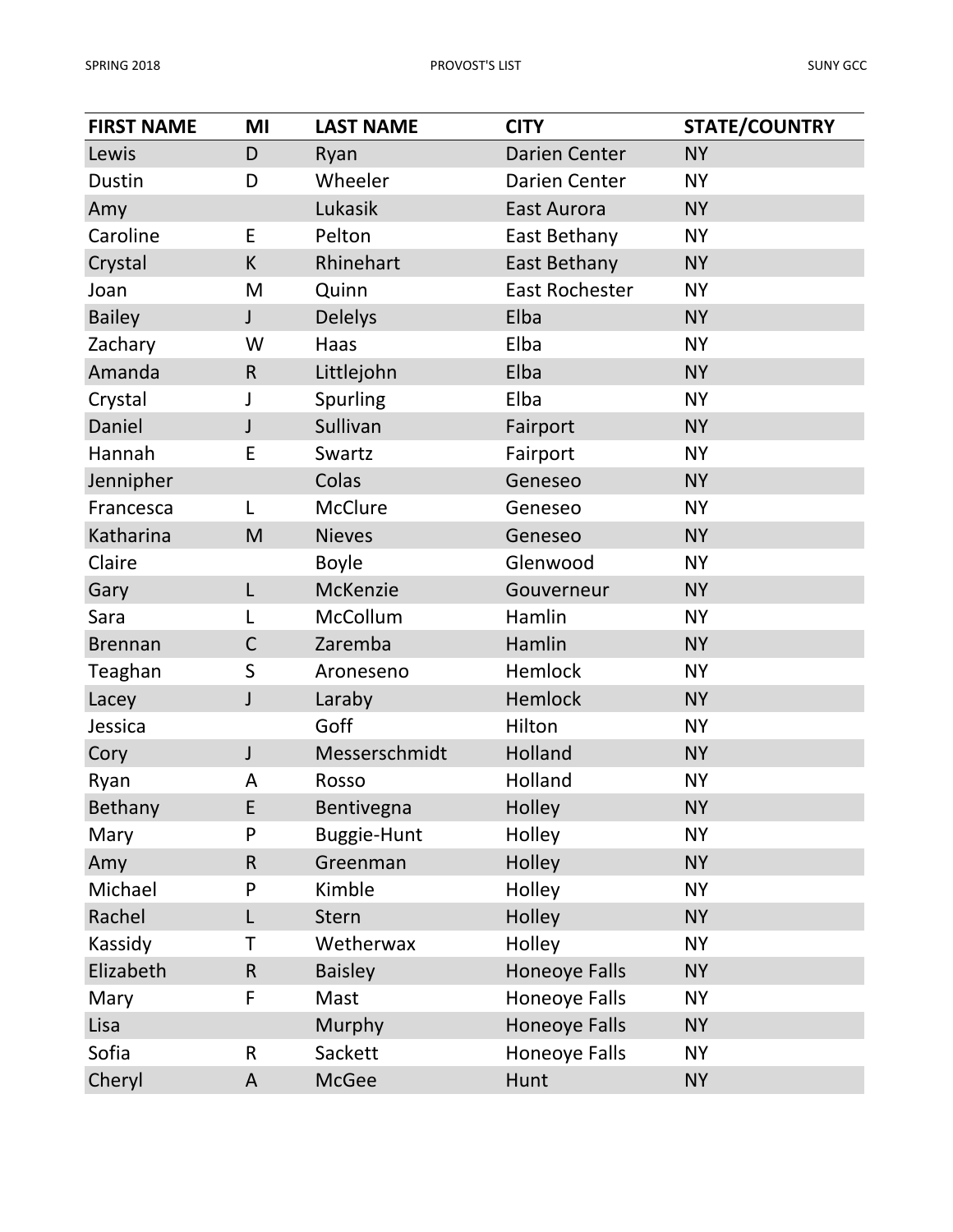| <b>FIRST NAME</b> | MI           | <b>LAST NAME</b> | <b>CITY</b>         | <b>STATE/COUNTRY</b> |
|-------------------|--------------|------------------|---------------------|----------------------|
| Victoria          | J            | Williams         | Hunt                | <b>NY</b>            |
| <b>Nicholas</b>   | J            | <b>Brusso</b>    | Kent                | <b>NY</b>            |
| Julie             |              | Dolegala         | Lancaster           | <b>NY</b>            |
| Rebecca           | D            | Mikolon          | Lancaster           | <b>NY</b>            |
| Jacob             | A            | <b>Bolton</b>    | Le Roy              | <b>NY</b>            |
| Lucas             | $\mathsf C$  | Hull             | Le Roy              | <b>NY</b>            |
| Joseph            | E            | Jeanotte         | Le Roy              | <b>NY</b>            |
| Magnum            | M            | Kibler           | Le Roy              | <b>NY</b>            |
| Abbagale          | N            | Kitchen          | Le Roy              | <b>NY</b>            |
| Rachael           | E            | Moore            | Le Roy              | <b>NY</b>            |
| Chloe             | L            | Schrier          | Le Roy              | <b>NY</b>            |
| Richard           | D            | Sia              | Le Roy              | <b>NY</b>            |
| Megan             | $\mathsf{R}$ | Webb             | Le Roy              | <b>NY</b>            |
| Katelyn           | P            | Cavalier         | Lima                | <b>NY</b>            |
| Rachel            | M            | Harrison         | Lima                | <b>NY</b>            |
| Rebekah           | L            | Johnson          | Lima                | <b>NY</b>            |
| Kristie           | L            | Seaver           | Lima                | <b>NY</b>            |
| Lisa              | E            | <b>Boyce</b>     | Lyndonville         | <b>NY</b>            |
| Danell            | K            | Gibson           | Lyndonville         | <b>NY</b>            |
| <b>Stacy</b>      | M            | Heideman         | Lyndonville         | <b>NY</b>            |
| Tony              | A            | Medrano          | Lynn                | MA                   |
| Naomi             | H            | <b>Briner</b>    | Macedon             | <b>NY</b>            |
| Rosemarie         | A            | Albone           | Medina              | <b>NY</b>            |
| Deanna            | E            | Cameron          | Medina              | <b>NY</b>            |
| Adam              | L            | Dunn             | Medina              | <b>NY</b>            |
| Theresa           | L            | Gray             | Medina              | <b>NY</b>            |
| Chantel           | M            | Montalvo         | Medina              | <b>NY</b>            |
| <b>Brian</b>      | $\mathsf C$  | Schultz          | Medina              | <b>NY</b>            |
| Taylor            |              | Warner           | Medina              | <b>NY</b>            |
| Amanda            | L            | <b>Kropp</b>     | Middleport          | <b>NY</b>            |
| Janelle           | J            | Follett-Manthey  | <b>Mount Morris</b> | <b>NY</b>            |
| Lauren            | E            | Listman          | <b>Mount Morris</b> | <b>NY</b>            |
| Chanae            |              | Smith            | <b>Mount Morris</b> | <b>NY</b>            |
| Amy               | M            | Dieffenbacher    | North Chili         | <b>NY</b>            |
| Matthew           |              | Liebler          | North Java          | <b>NY</b>            |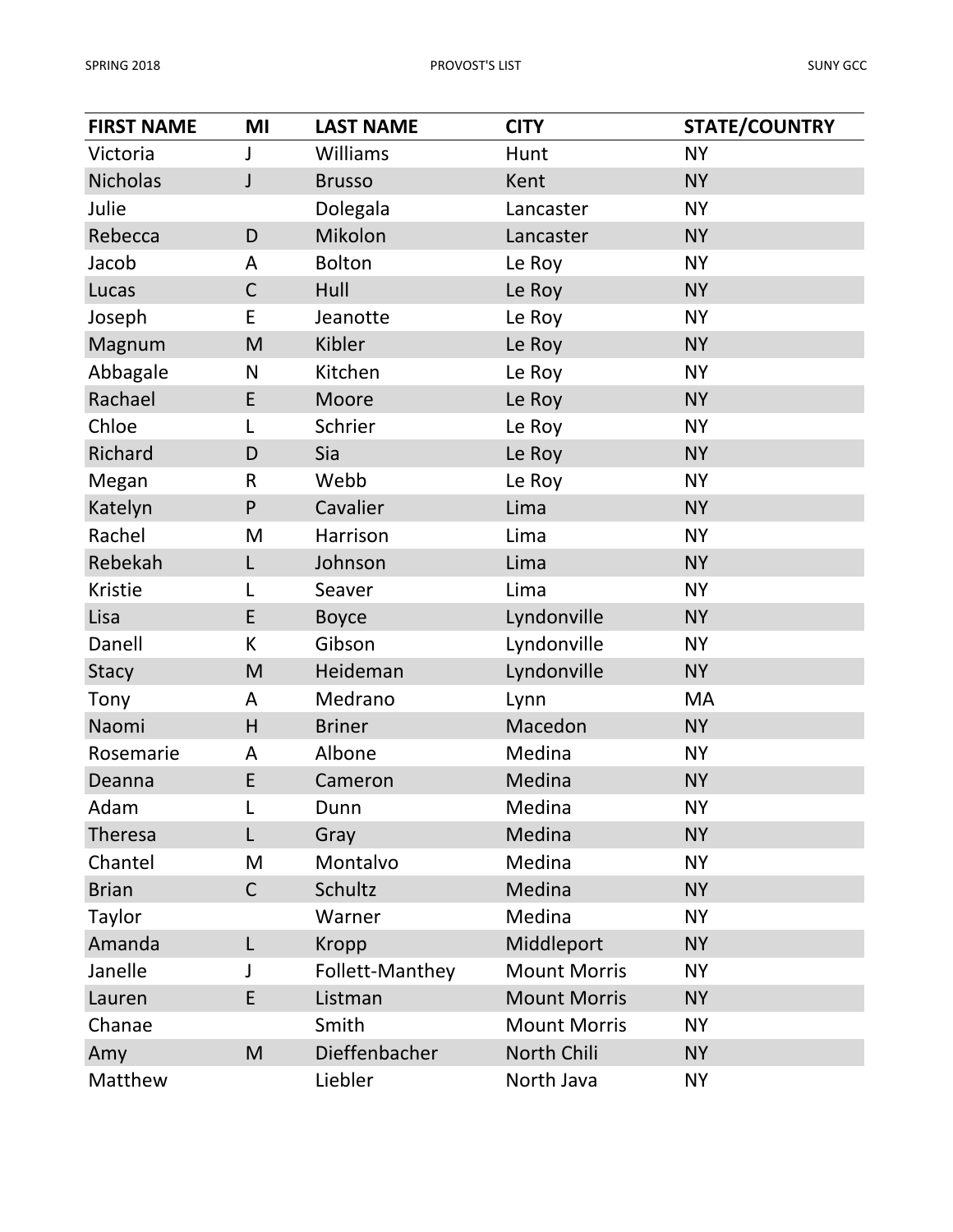| <b>FIRST NAME</b> | MI           | <b>LAST NAME</b> | <b>CITY</b>     | <b>STATE/COUNTRY</b> |
|-------------------|--------------|------------------|-----------------|----------------------|
| Colin             | R            | <b>Wilcox</b>    | Nunda           | <b>NY</b>            |
| Jennifer          | A            | Cardinali        | Oakfield        | <b>NY</b>            |
| Dalton            | J            | Carlsen          | Oakfield        | <b>NY</b>            |
| Sandra            | D            | Fanton           | Pavilion        | <b>NY</b>            |
| Joseph            | M            | LaCross          | Penfield        | <b>NY</b>            |
| Bethany           | C            | <b>Messe</b>     | Perry           | <b>NY</b>            |
| Christopher       |              | Warriner         | Perry           | <b>NY</b>            |
| Hannah            | $\mathsf{R}$ | Wilson           | Perry           | <b>NY</b>            |
| Matthew           | G            | Zintel           | Perry           | <b>NY</b>            |
| Renee'            | M            | <b>Morris</b>    | Portageville    | <b>NY</b>            |
| <b>Tessa</b>      | $\mathsf R$  | <b>Braun</b>     | Rochester       | <b>NY</b>            |
| William           | $\mathsf R$  | <b>Brewer</b>    | Rochester       | <b>NY</b>            |
| Jacob             | $\mathsf{C}$ | <b>Buchanan</b>  | Rochester       | <b>NY</b>            |
| Lazarus           | L            | Clyburn-Dawson   | Rochester       | <b>NY</b>            |
| Laura             | A            | Dejohn           | Rochester       | <b>NY</b>            |
| lan               | E            | Harewood         | Rochester       | <b>NY</b>            |
| Chantelle         | $\mathsf S$  | Lupo             | Rochester       | <b>NY</b>            |
| Trevenna          | Y            | Mitchell         | Rochester       | <b>NY</b>            |
| Daniel            | $\mathsf{J}$ | <b>Nichols</b>   | Rochester       | <b>NY</b>            |
| Taylor            | $\mathsf{C}$ | Phillips         | Rochester       | <b>NY</b>            |
| Lisa              | $\mathsf{C}$ | Ritson           | Rochester       | <b>NY</b>            |
| Nathanael         | T            | Sniatecki        | Rochester       | <b>NY</b>            |
| Yancy             | $\mathsf{A}$ | Wearen           | Rochester       | <b>NY</b>            |
| Quinntarius       |              | White            | Rochester       | <b>NY</b>            |
| Angela            | M            | Williams         | Rochester       | <b>NY</b>            |
| Michael           | J            | Stamboly         | Rome            | <b>NY</b>            |
| Aaron             | J            | Ast              | Rush            | <b>NY</b>            |
| Richard           | M            | Gatti            | Rush            | <b>NY</b>            |
| Kera              | N            | Young            | Scottsville     | <b>NY</b>            |
| Fengkai           |              | Xu               | Shagrao Jiangxi | China                |
| Shauna            | L            | Vogt             | Shortsville     | <b>NY</b>            |
| Walela            | K            | Garland-Standing | Spencerport     | <b>NY</b>            |
| Claire            | N            | Moody            | Spencerport     | <b>NY</b>            |
| Sadie             | M            | Peers            | Spencerport     | <b>NY</b>            |
| <b>Silas</b>      | B            | Peers            | Spencerport     | <b>NY</b>            |